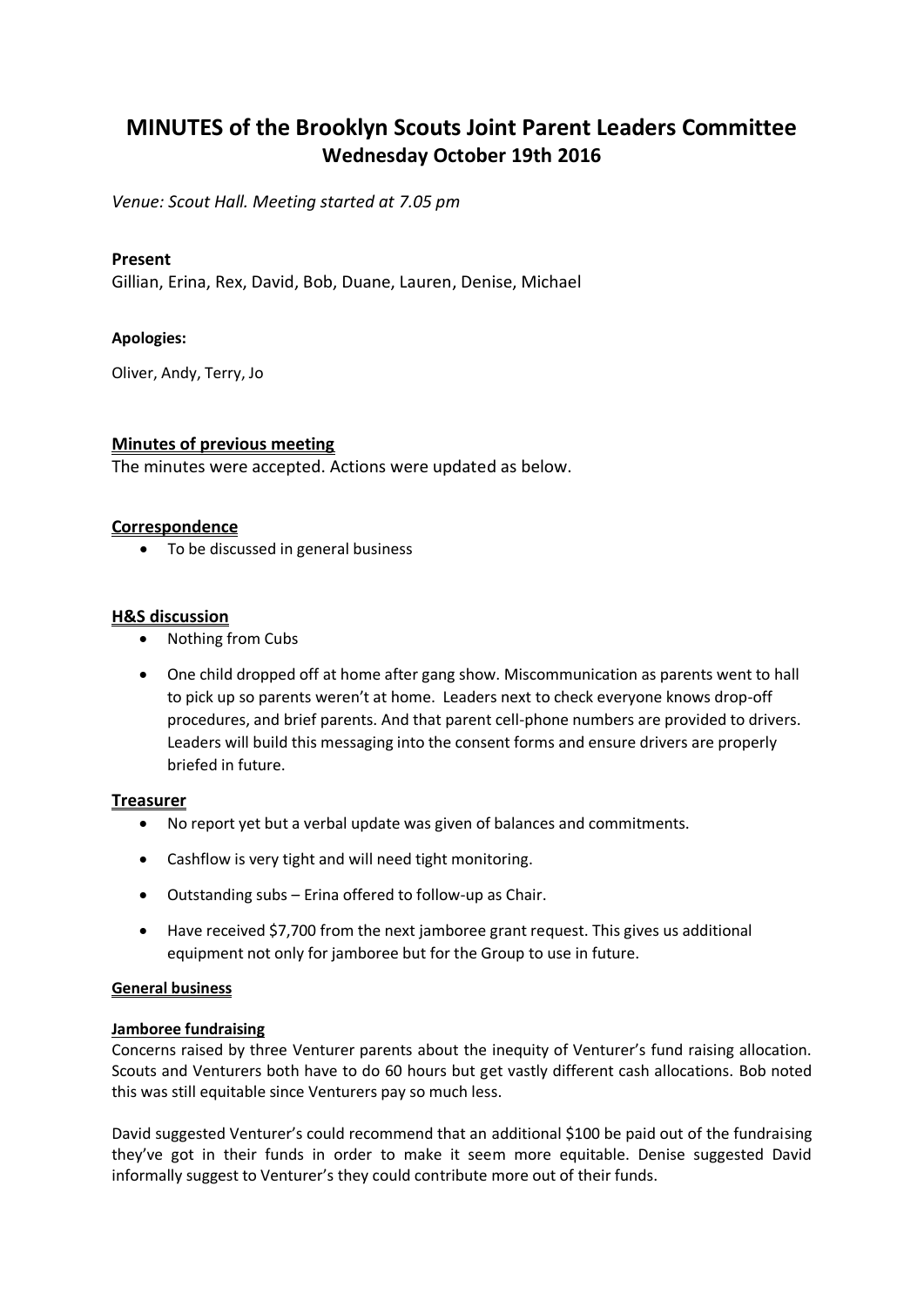Erina noted it may be helpful for parents to know how much the Venturer's have in their account.

David also recommended that in future fundraising is only for Scouts. We need to make that explicit in the policy. It was noted that seven Venturer's are going when we only anticipated two when we included Venturer's in the fundraising policy. Denise noted whoever drafts the policy needs to keep an eye on changes to it in future (and admitted a mea culpa!)

We noted there are two youth who are eligible for hardship assistance. A resolution was passed to approach funding organisations for a grant to assist.

# **Cubs proposal for a second group**

Following concerns about the size of the group number, a proposal was raised by Oliver to investigate a second Cubs group. What would be required would be:

- Leaders
- Parental interest in a second group
- Understanding of cost implications
- An understanding of what would happen if the groups shrunk again
- Looking at a recruitment drive to get the members

The committee noted we would need more of an appetite for a second group to give it a go or rather than having a waiting list? Denise noted giving a second group a go would be in line with Better Prepared Strategy.

An action was agreed for Oliver to lead a group to assess the viability of a second cub group and bring a developed view to the next meeting. Duane noted evenings are the best time for Oliver to reach him to discuss.

In the mean time we need to organise for the older Cubs to get experience working with the Cubs. Denise noted last year when she visited the Cub group to introduce Scouts they transitioned quite easily.

Bob also raised that the Scouts group is getting bigger and we need to keep an eye on that. Duane – Keas are now at 15 and there are new enquiries – ok for now but another group to watch.

#### **Quiz night update**

Sonia did an amazing job to get gifts ready, we had an MC in place etc but we didn't have enough numbers to run it. Plan was to defer it to the New Year. Feedback that \$5 was too low.

If Oliver could hand over to Erina she can pick this up in terms of following up on the quiz packs having been printed etc. Dated items – could be auctioned at the AGM.

#### **AGM**

- 30 Nov
- Denise can help with info for subs
- Oliver, Erina and Gillian to organise the AGM evening

Subs notice needs to go with the notice of the AGM. So we need to meet as a committee 2 November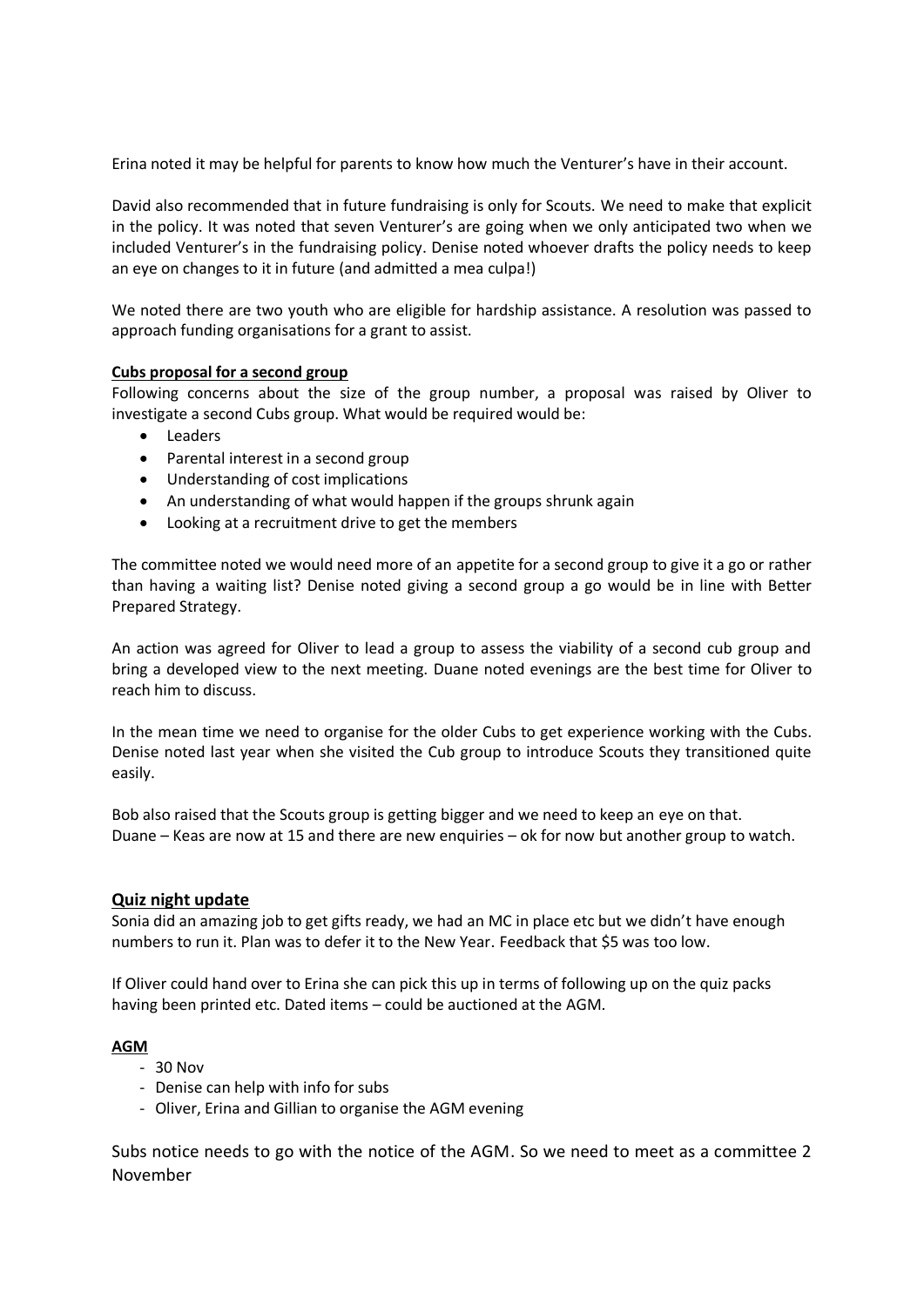# **Date for Chief Scout Award presentation and end of year celebration**

- Tues 20 Dec is the proposed date Chief Scouts are checking with their parents
- Denise asked if the Committee is happy to invite Justin Lester to present yes. Denise will ask him.

#### Newsletter items

- Richie Macaw movie night
- Any more stadiums coming up? (Gillian to check)
- AGM
- National Cub day 5<sup>th</sup> Nov. 100 years of Cubs. Duane is planning to overnight camp at Brookfield.
- Medieval night Andy has photos. Skits, sword fights etc

Ridgway has a gala on 6 November. Scouts could go along and do some games and activities to raise visibility. (David will raise at next Scouts night and ask for volunteers).

# **Meeting closed 8:05 pm**

**Next meeting ============== 2 November 2016**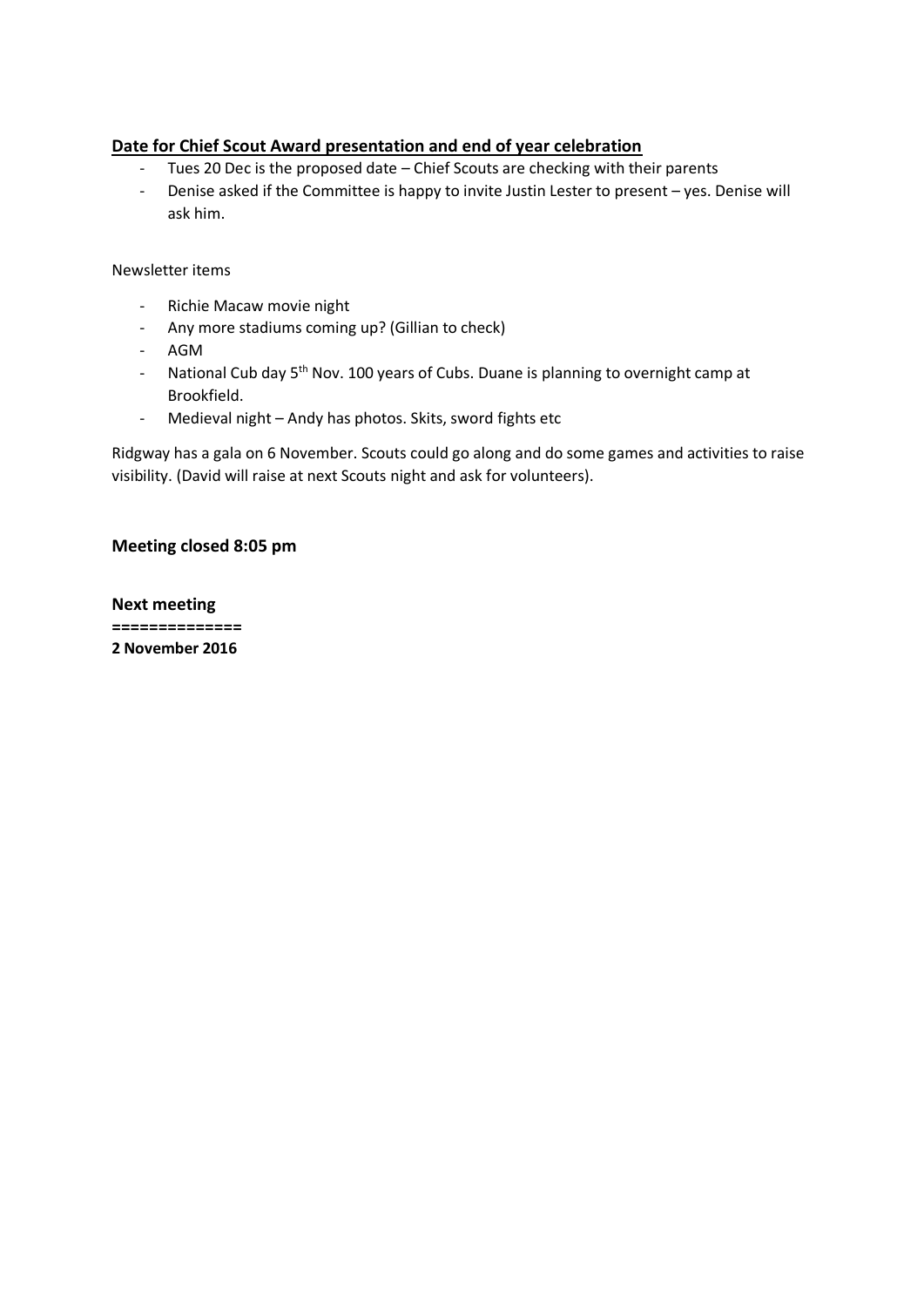# **Record of actions discussed and closed at or since last meeting (see comments), and still open or new as at 19/10/2016. Red = overdue actions Grey = closed at meeting.**

| <b>No</b> |                                | Date Action                                                                                    | Who                                  | Due date Status | <b>Notes</b>                                         |
|-----------|--------------------------------|------------------------------------------------------------------------------------------------|--------------------------------------|-----------------|------------------------------------------------------|
|           |                                | Denise and Duane to discuss Scout help                                                         |                                      |                 |                                                      |
|           |                                | 16/249 19/10/2016 with Keas and Cubs                                                           | Denise / Duane                       | 02/11/2016 Open |                                                      |
|           |                                | 16/248 19/10/2016 Arrange AGM                                                                  | Oliver/Erina/Gillian 02/11/2016 Open |                 |                                                      |
|           |                                | Arrange next steps for quiz night including                                                    |                                      |                 |                                                      |
|           |                                | formal thank you to Sonya, followup re                                                         |                                      |                 |                                                      |
|           |                                | new date with the pub and decision about                                                       |                                      |                 |                                                      |
|           |                                | any short-dated auction items (could be                                                        |                                      |                 |                                                      |
|           |                                | 16/247 19/10/2016 auctioned at AGM)                                                            | Erina                                | 15/11/2016 Open |                                                      |
|           |                                | Arrange for a project group to assess the                                                      |                                      |                 |                                                      |
|           |                                | viability of a second Cub group and                                                            |                                      |                 |                                                      |
|           |                                | provide a recommendation to the next                                                           |                                      |                 |                                                      |
|           |                                | 16/246 19/10/2016 Committee meeting                                                            | Oliver                               | 02/11/2016 Open |                                                      |
|           |                                | Talk to Possum about Venturer's about                                                          |                                      |                 |                                                      |
|           |                                | concerns from parents and the                                                                  |                                      |                 |                                                      |
|           |                                | Committee's suggestion Venturer's could<br>$16/245$ 19/10/2016 top up fundraising contribution | David                                | 25/10/2016 Open |                                                      |
|           |                                | Brief Erina on who is still outstanding on                                                     |                                      |                 |                                                      |
|           |                                | subs and discussions to date so she can                                                        |                                      |                 |                                                      |
|           |                                | 16/244 19/10/2016 follow-up as Chair                                                           | Oliver / Erina                       | 30/10/2016 Open |                                                      |
|           |                                | Investigate pricing to add acoustic ceiling                                                    |                                      |                 |                                                      |
|           |                                | $16/243$ 10/08/2016 tiles and insulation to the hall                                           | John                                 | 30/11/2016 Open |                                                      |
|           |                                | Send a copy of the risk management                                                             |                                      |                 |                                                      |
|           |                                | 16/241 10/08/2016 framework tool to David                                                      | Denise                               | 31/08/2016 Open |                                                      |
|           |                                | Analyse what the shortfall would be with                                                       |                                      |                 |                                                      |
|           |                                | running costs if we didn't have fundraising                                                    |                                      |                 |                                                      |
|           |                                | so we can discuss and determine the                                                            |                                      |                 |                                                      |
|           |                                | impact on subs recommendations at the                                                          |                                      |                 |                                                      |
|           |                                | 16/240 10/08/2016 pre-AGM meeting.                                                             | Oliver                               | 10/10/2016 Open |                                                      |
|           |                                | Get parent names to put on thank you                                                           |                                      |                 |                                                      |
|           |                                | wall and make a sign acknowledging                                                             |                                      |                 |                                                      |
|           | 16/239 07/06/2016 contribution |                                                                                                | Gillian                              | 31/07/2016 Open | Treasurer will be able to help with names of parents |